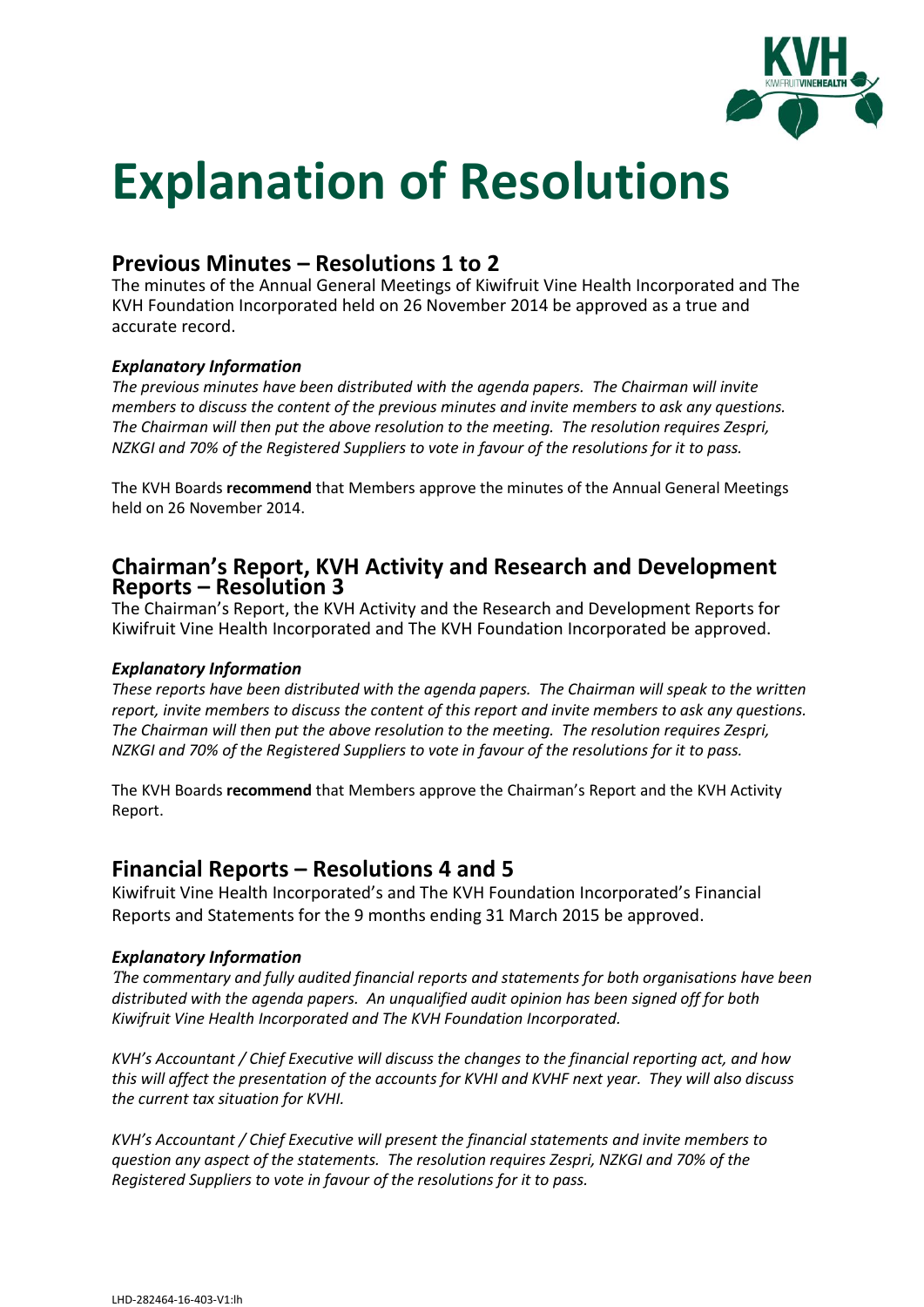The KVH Board **recommends** the Members approve the Financial Statements of Kiwifruit Vine Health Incorporated and The KVH Foundation Incorporated.

# **Reappointment of Auditor – Resolution 6**

Bennetts Proactive be reappointed as the auditor of Kiwifruit Vine Health Incorporated and of The KVH Foundation Incorporated for the 2016 / 2017 financial year.

#### *Explanatory Information*

*KVH have engaged Bennetts Proactive as their independent and external auditors since 2011. There is no reason to change auditors at this meeting and Bennetts Proactive has performed its audit duties proficiently. In 2015 the Boards will review the auditor appointment and report the results of that review to the 2016 AGM. This review was proposed to have been undertaken by the time of this AGM, but due to the change in the financial year, time was not available for it to be conducted. The resolution requires Zespri, NZKGI and 70% of the Registered Suppliers to vote in favour of the resolutions for it to pass.*

The KVH Board **recommends** the Members approve the reappointment of Bennett Proactive as the external auditor for Kiwifruit Vine Health Incorporated and The KVH Foundation Incorporated for 2016 / 2017.

## **2016 / 2017 Budgets – Resolutions 7 and 8**

Kiwifruit Vine Health Incorporated's and The KVH Foundation Incorporated's Budgets for the 2016 / 2017 year be approved.

#### *Explanatory Information*

*The commentary and proposed budgets have been distributed with the agenda papers.* 

National Pest Management Plan budget:

- *Levy income is based on 120 million trays, at the rate of 1 cent for green trays and 2 cents gold trays.*
- *The remaining PSA funding income is budgeted to be utilised this year (\$1,063,552), and is to fund R & D.*

Wider Biosecurity budget

- *Levy income is based on 120 million trays, at the rate of 0.6 cents per tray.*
- *We have allowed \$232,000 for costs relating to the fruit fly operational agreement.*
- *Repayment of the \$100,000 advance used to fund wider biosecurity costs will be repaid during this financial year.*

*KVH's Accountant and Chief Executive will present the budgets and invite members to question any aspect of the budgets. The resolution requires Zespri, NZKGI and 70% of the Registered Suppliers to vote in favour of the resolutions for it to pass.*

The KVH Board **recommends** the Members approve the 2016 / 2017 Budgets.

## **2016 National Pest Management Plan Levy Rate – Resolution 9**

The National Pest Management Plan Levy Rate be approved to remain at the current rate agreed at last year's Annual General Meeting for the 2016 / 2017 financial year at 0.28 cents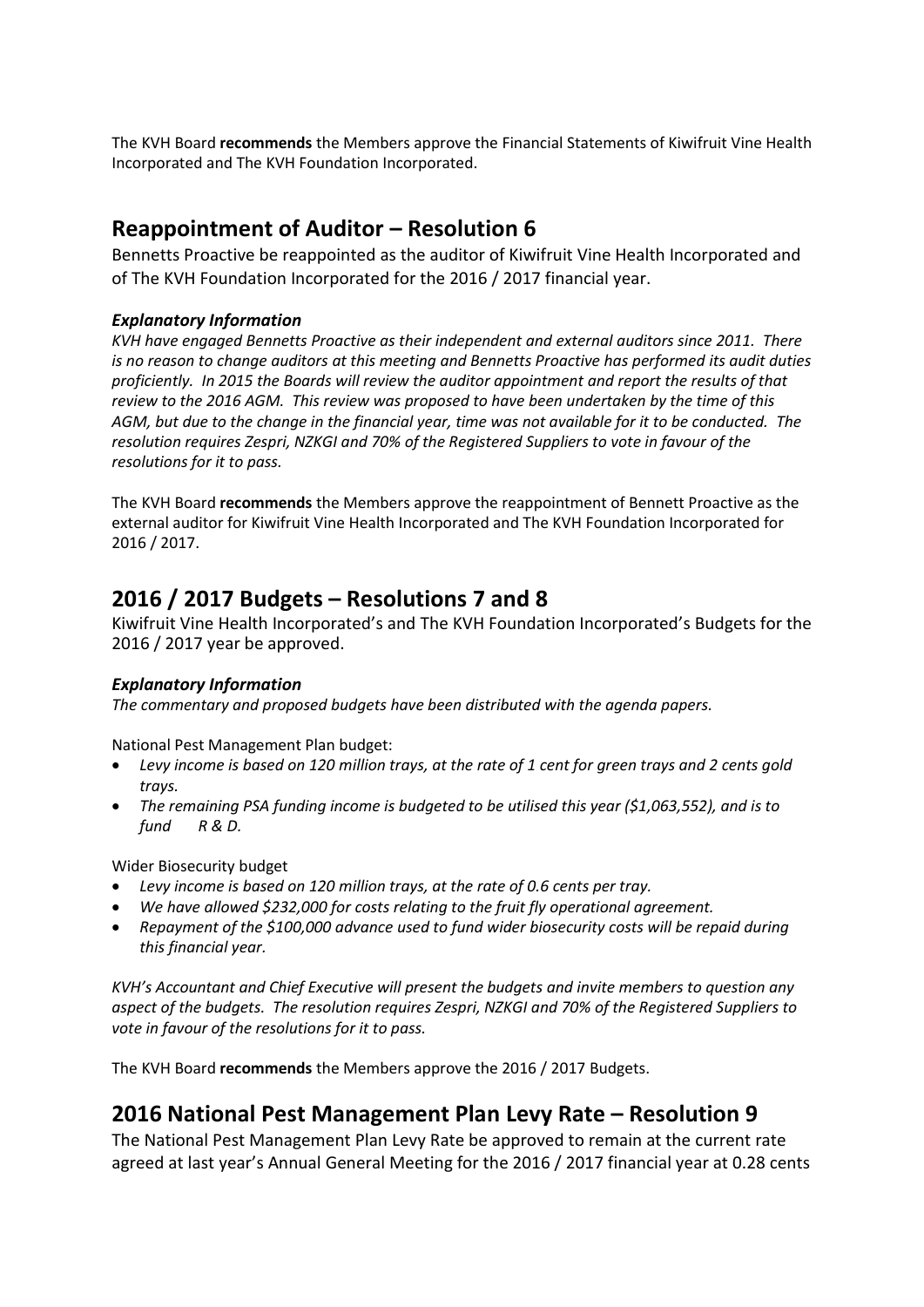per kilogram (1 cent per tray equivalent) for Green Kiwifruit and at 0.56 cents per kilogram (2 cents per tray equivalent) for Gold and Red Kiwifruit exported to markets other than Australia.

#### *Explanatory Information*

*The National Pest Management Plan allows for a grower levy to be set for the management of Psa. The current levy rate was set in 2013 for the first time at 1 cent per tray of Green Kiwifruit and 2 cents per tray of Gold Kiwifruit and has remained the same since then. For the 2016 / 2017 year the levy rate has been kept at the current rate as KVH is still meeting additional costs especially related to work being done in the regions outside of the Bay of Plenty. In addition the Ministry for Primary Industries has instructed that in order for KVH to access the unspent government funds from the \$50 million Psa response fund (the balance of the unspent funds total \$3,042,777.00), KVH is required to strike the levy at this rate. Once these funds are expended, the levy rate will be reviewed. It is anticipated that this will not be before 2017/2018 year. The KVH Board has concluded that it is prudent fiscal management to maintain the current levy rate in order to ensure KVH has sufficient resources to continue to provide the required on-going support and response to Psa. The resolution requires Zespri, NZKGI and 70% of the Registered Suppliers to vote in favour of the resolutions for it to pass.*

The KVH Board **recommends** the members agree that the National Pest Management Plan levy rate for 2015 / 2016 remain at the rate of 1 cent per tray of Green kiwifruit and 2 cents per tray of Gold and Red kiwifruit.

## **2016 WIDER BIOSECURITY LEVY RATE – Resolution 10**

The Wider Biosecurity Levy Rate be approved to remain at the current rate agreed at last year's Annual General Meeting for the 2016 / 2017 financial year at 0.16 cents per kilogram (6/10ths of a cent per tray equivalent) for all varieties of kiwifruit of the genus Actinidia, except Actinidia Arguta, exported to markets other than Australia.

#### *Explanatory Information*

*This levy is mostly used by the KVH Foundation Incorporated to fund Government Industry Agreement obligations to manage biosecurity readiness and response activities (for all risks except Psa) and all related biosecurity activities including assessing at risk pests and diseases and engaging with the Ministry for Primary Industries and other responsible agencies on all aspects of the biosecurity system. (KVH's Psa activities are funded under National Pest Management Plan Levy.)*

*The levy rate of 0.6 cents is the rate that is required to fund wider biosecurity preparedness and readiness activities. The Members are asked to agree to that being the rate for the 2016 / 2017 year.* 

*To meet in quick order the costs of incursions the Levy Order enables new or varied levy rates to be set by the Board of The KVH Foundation Incorporated to provide funding for biosecurity responses, but the new levy rate may not exceed 1 cent per tray. Any increase will be notified by the Gazette, newsletter and post or email to all levy payers and exporters immediately after the Board decision.*

*The resolution requires Zespri, NZKGI and 70% of the Registered Suppliers to vote in favour of the resolutions for it to pass.*

The KVH Board **recommends** the members agree that the wider biosecurity levy rate for 2016 / 2017 remain at the rate of 0.6 cents per tray for all varieties of kiwifruit.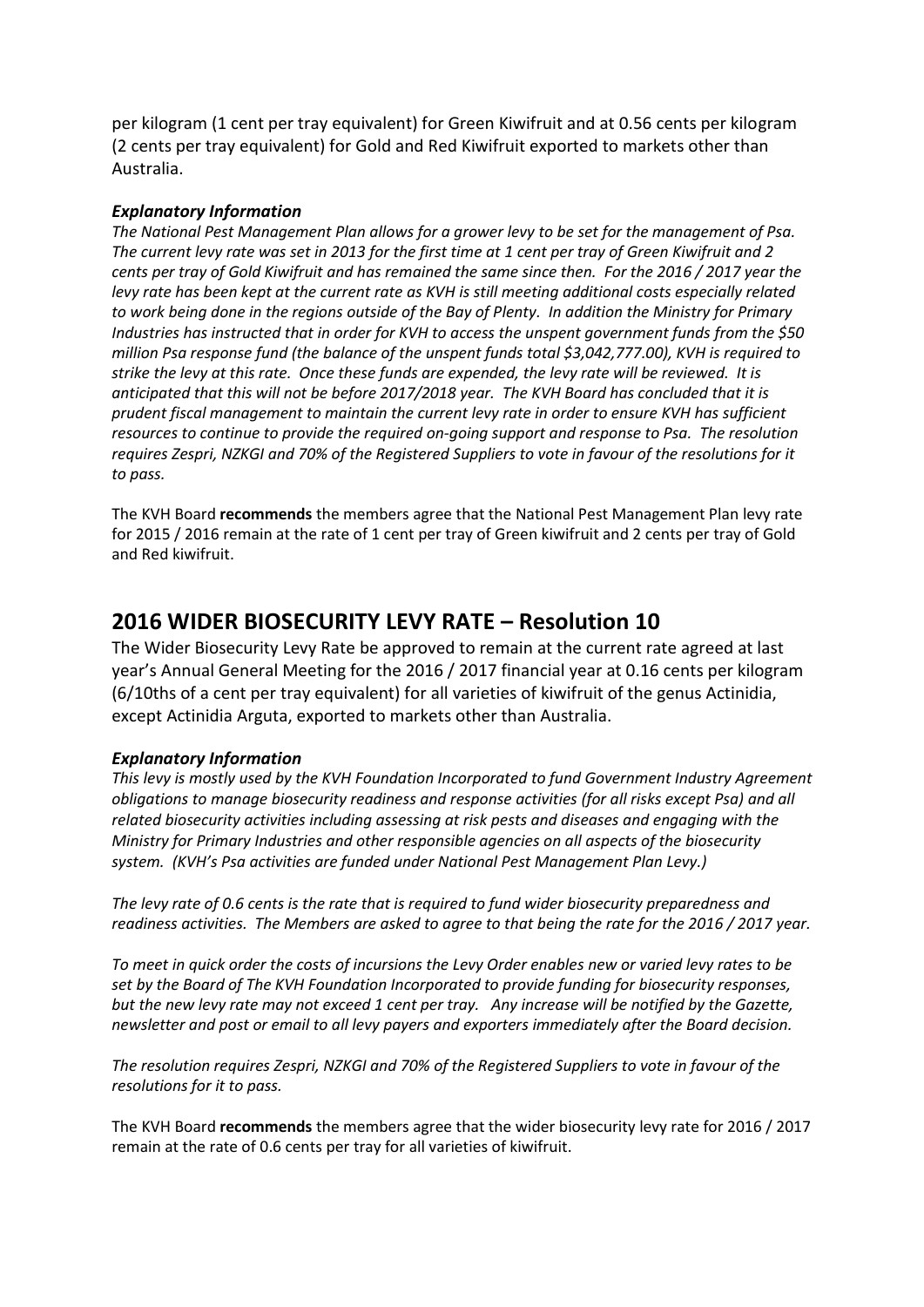# **Amendment to KVHI's Rules: Resolution 11**

That the Rules of Kiwifruit Vine Health Incorporated be amended to:

- (a) Create a new category of members comprising Grower Members, who shall automatically become Members upon payment of a levy under one of the two kiwifruit industry Biosecurity Levies, or may otherwise become members upon application to the Board;
- (b) Introducing a Grower Advisory Forum, comprising the members for the time being of the New Zealand Kiwifruit Growers Forum, who shall be responsible for representing the views of Grower Members, particularly on matters relating to Psa, the National Pest Management Plan and wider biosecurity for the kiwifruit industry, to KVH;
- (c) Removing the "voting colleges" so that all matters will now be passed by a simple majority of members voting and providing for volume weighted voting by Grower Members;
- (d) Removing the right of Zespri and KGI to call a special meeting or to veto a members' motion;
- (e) Changing the quorum to 20 members present in person;
- (f) Creating the position of Vice Chairman and clarifying that the appointed secretary need not be a Member or Director;
- (g) Expanding the Board to have six directors: two elected grower directors, one elected independent director, one appointed by Zespri, one appointed by registered suppliers; and the MPI director, when the \$50 million fund is exhausted, stepping down with this position becoming a third grower director;
- (h) Allowing email notices;
- (i) Clarifying the matters to be addressed at the AGM;
- (j) Clarifying the financial delegations and clarifying the winding up procedure, taking into account the broadening of membership; and
- (k) Making changes ancillary to those above.

In addition agree that the current directors remain in office until the 2016 AGM.

#### *Explanatory Information*

*These amendments are being proposed to recognise that growers are both the sole funders and the prime beneficiaries of KVH's activities. These amendments are intended to also ensure that the levy paid by growers to KVHI will be exempt from taxation under the mutuality principle.*

*As all levy paying growers will be members of KVHI they are entitled to attend and/or vote at KVHI's AGM and General Meetings. The majority required to pass resolutions at these meetings is to be 50% or more. Voting is to be volume weighted for levy paying growers recognising that the levy paying growers are funding KVHI. For other members there will be one vote per member (i.e. Zespri will have one vote and each Registered Supplier member will have one vote). Most voting is to be conducted by postal ballot.*

*Consequential changes are also required to the membership of the KVHI Board. The proposal is for the existing NZKGI appointed director to now be elected at the AGM by grower members and for the Board to be increased from five to six directors by adding another grower elected director. The increase to six directors (assuming these changes to the Rules are passed at the 2015 AGM) will take place at the 2016 AGM. The position of Vice Chairperson will also be established. These changes are designed to provide for succession planning for the Chairperson, to increase the skill base of the Board and to ensure that the Board has the ability to select as Chairperson and Vice Chairperson the most appropriate persons. The result will be a six member Board made up of two grower directors elected by growers at the AGM, an independent director elected at the AGM by all members, a*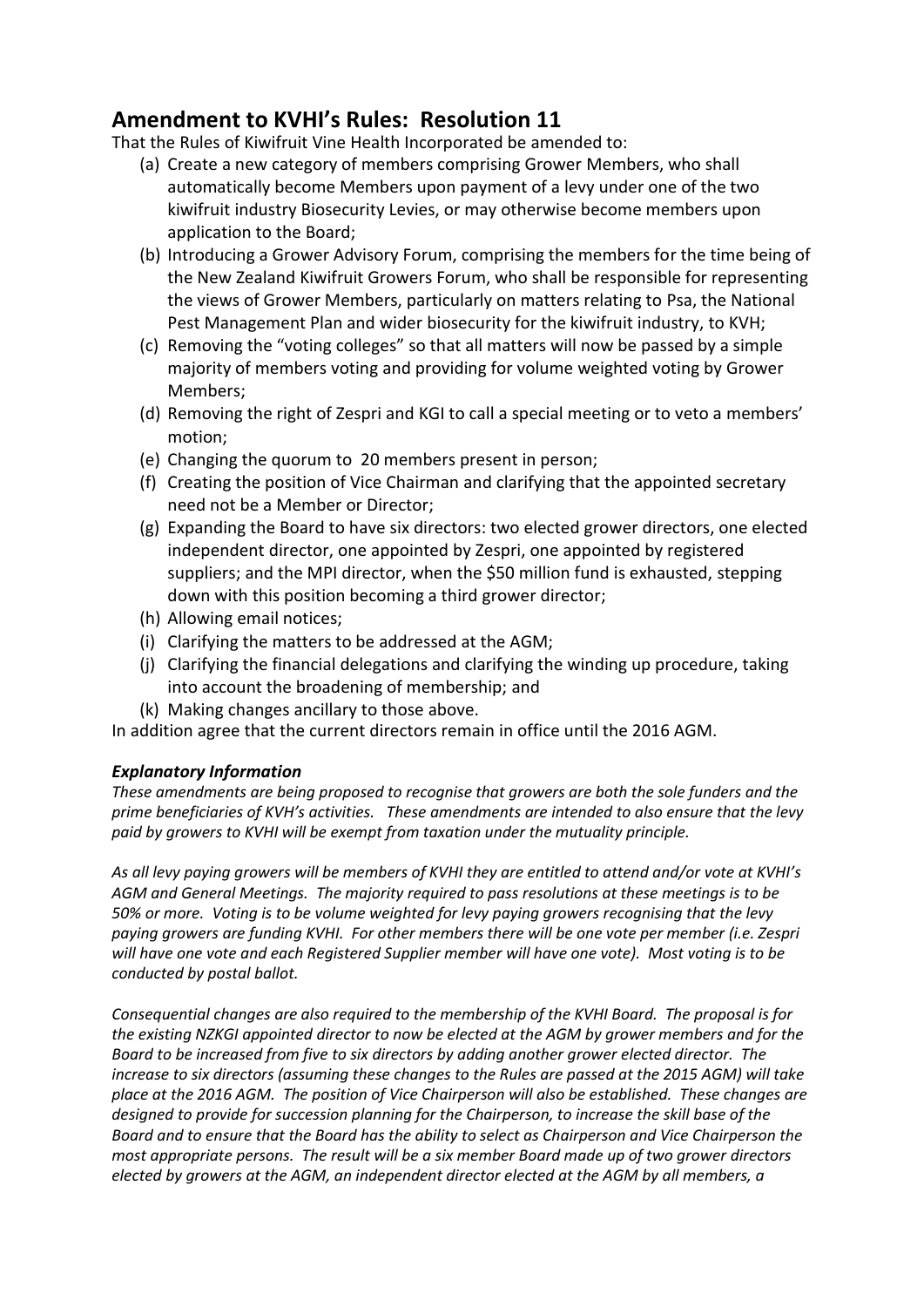*director appointed by Zespri, a director appointed by Registered Suppliers and a director appointed by MPI. When the \$50 million fund is used up, the MPI appointed director position will become a grower director. The make-up of the Board will then be three grower directors elected by growers at the AGM, an independent director elected at the AGM by all members, a director appointed by Zespri and a director appointed by Registered Suppliers.*

*In addition the NZ Kiwifruit Grower Forum is made an advisory Forum for KVH so that KVH's Board and Management can consult the NZ Kiwifruit Grower Forum on Psa and other biosecurity issues.*

*To provide for transition to the new structure the resolution also provides for the current directors to continue in office until the 2016 AGM.*

*A copy of the Rules marked up with the proposed amendments is available on KVH's web site and can also be provided by contacting KVH on 07 574 7588.*

*The resolution requires Zespri, NZKGI and 70% of the Registered Suppliers to vote in favour of the resolutions for it to pass.*

The KVH Board **recommends** the members agree to these amendments.

## **Amendment to KVHF's Rules: Resolution 12**

That the Rules of The KVH Foundation Incorporated be amended to:

- (a) Create a new category of members comprising Grower Members, who shall automatically become Members upon payment of a levy under one of the two kiwifruit industry Biosecurity Levies, or may otherwise become members upon application to the Board;
- (b) Introducing a Grower Advisory Forum, comprising the members for the time being of the New Zealand Kiwifruit Growers Forum, who shall be responsible for representing the views of Grower Members, particularly on matters relating to Psa, the National Pest Management Plan and wider biosecurity for the kiwifruit industry, to KVH;
- (c) Removing the "voting colleges" so that all matters will now be passed by a simple majority of members voting and providing for volume weighted voting by growers;
- (d) Removing the right of Zespri and KGI to call a special meeting or to veto a members' motion;
- (e) Changing the quorum to 20 members present in person;
- (f) Creating the position of Vice Chairman and clarifying that the appointed secretary need not be a Member or Director;
- (g) Expanding the Board to have six directors: two elected grower directors, one elected independent director, one appointed by Zespri, one appointed by registered suppliers; and the MPI director, when the \$50 million fund is exhausted, stepping down with this position becoming a third grower director;
- (h) Allowing email notices;
- (i) Clarifying the Society's Purposes to focus on GIA and wider biosecurity readiness and responses.
- (j) Clarifying the matters to be addressed at the AGM;
- (k) Clarifying the financial delegations and clarifying the winding up procedure, taking into account the broadening of membership; and
- (l) Making changes ancillary to those above.

In addition agree that the current directors remain in office until the 2016 AGM.